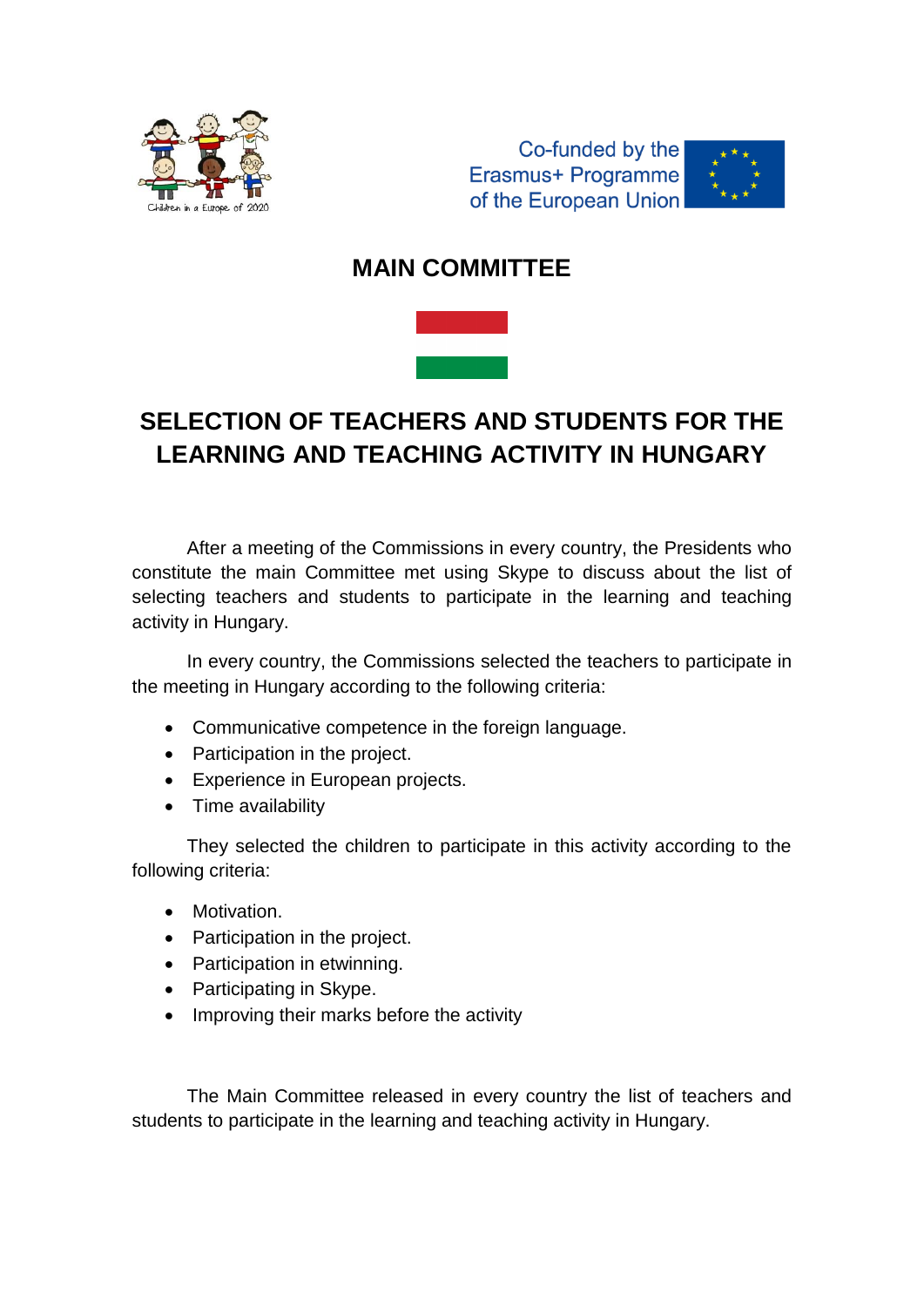#### **TEACHERS FROM CYPRUS**

- **Evi Rousou Aristotelous**
- Kyriakos Kyriakou

### **STUDENTS FROM CYPRUS**

- Bath Scheba Constantinides
- **Eva Petrou**
- **Edwina Victoria Voicou**
- **Spyros Parisi**
- Georgios Athanasiadis

## **TEACHERS FROM HOLLAND**

- **Jeanette Perquin**
- **Joke Distel**
- **Frans van der Velden**

## **STUDENTS FROM HOLLAND**

- Jesse Verbeek
- **Tim Lotze**
- **Fleur Klaren**
- **Sarah van Aken**
- Ilana Otte

## **TEACHERS FROM DENMARK**

- Kristina Møller Frost
- **Katrine Møller Hansen**
- Mads Kjær Madsen

#### **STUDENTS FROM DENMARK**

- Mads Bach Hansen
- Kristian Højgård Winther
- **André Enwiva**
- **Peter Vad Nielsen**
- **Sissel Thorup Simoni**
- **Emilie Lauge Sørensen**
- **Julie Jepsen**

## **TEACHERS FROM FINLAND**

- Jaana Pellonpää
- Susanna Pollari
- **-** Auli Tikkala